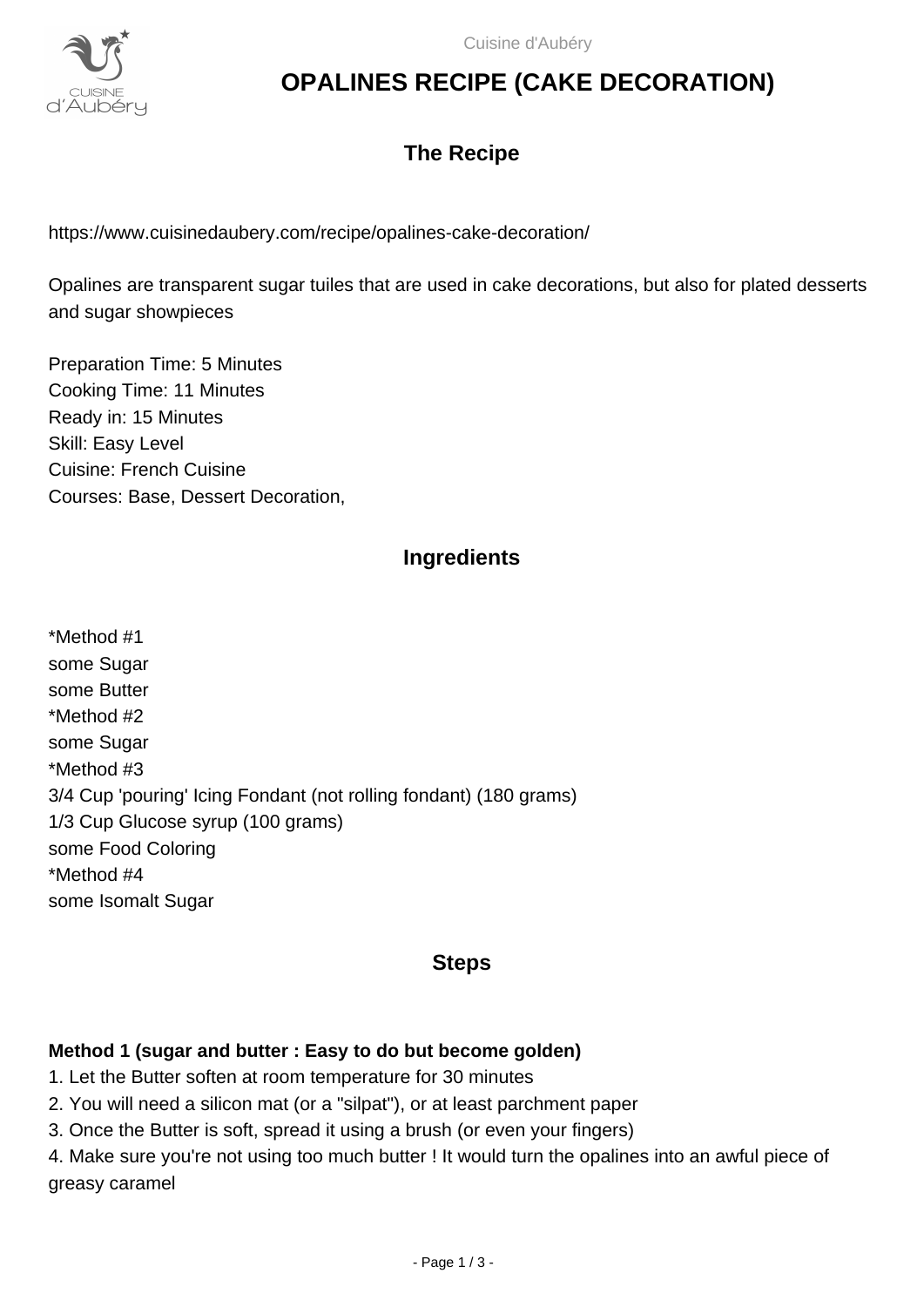

# **OPALINES RECIPE (CAKE DECORATION)**

5. Sprinkle generously some Sugar

6. Shake the pan to spread the Sugar and coat the entire surface, then flip over a sink and shake to remove the excess of sugar

7. Using a round cookie cutter, or even a glass with sharp edges, press and twist to create some circles on the mat

8. You can make circles of different sizes, you may even make circles inside other recipes to create "rings"

- 9. Bake in pre-heated oven at 360 F / 180 C or about 11 minutes
- 10. Take the pan out of the oven and allow to cool down for about 2 minutes
- 11. Lay a parchment paper on top
- 12. Lay another pan
- 13. After 15 minutes, flip and start removing the sheet very carefully
- 14. Be careful, as opalines can be fragile and can break
- Here's the "ring" I talked to you about

#### **Colored opaline with the method 1**

- 1. Simply use food coloring
- 2. Pour one drop on sugar
- 3. Then, stir into a frenzy the sugar and the food coloring. Use a hand whisk or even a fork
- 4. You know the next steps, use this colored sugar for the "method 1" we previously saw Here's your Colored Opaline

#### **Method 2 (ground caramel)**

- 1. With this method, cook some Sugar (caramel) and pour onto a silicone mat
- 2. Let the caramel cool down and become solid, then grind in a food processor
- 3. Sprinkle the caramel powder onto a silicone mat
- 4. Bake the powder in the oven (same as previous method)

#### **Method 3 (Glucose and icing fondant : more difficult to do but opalines stay transparent)**

1. Heat the 'pouring' Icing Fondant (not rolling fondant) (3/4 Cup or 180 g) and the Glucose syrup (1/3 Cup or 100 g) to 345 F / 175 C. Be aware that this is NOT "rolling fondant" but another type of fondant, the icing fondant used to glaze éclairs for instance !

- 2. You may add a few drops of Food Coloring to obtain Colored Opalines
- 3. Pour on a silicon mat (silpat) and allow to cool (30 minutes)
- 4. Crush using a food processor or a blender
- 5. Sieve the powder onto a Silpat (you may use a stencil)
- 6. You may use round cookie cutter to create circles
- 7. Place in a 360 F / 180 C pre-heated oven until the opaline has melted.

#### **Method 4 (Isomalt: easiest method, and opalines stay transparent)**

1. This is the simplest method, and the most effective

2. With so many benefits, why not use it every time ? Because it requires Isomalt which is not easy to find, and which is more pricey